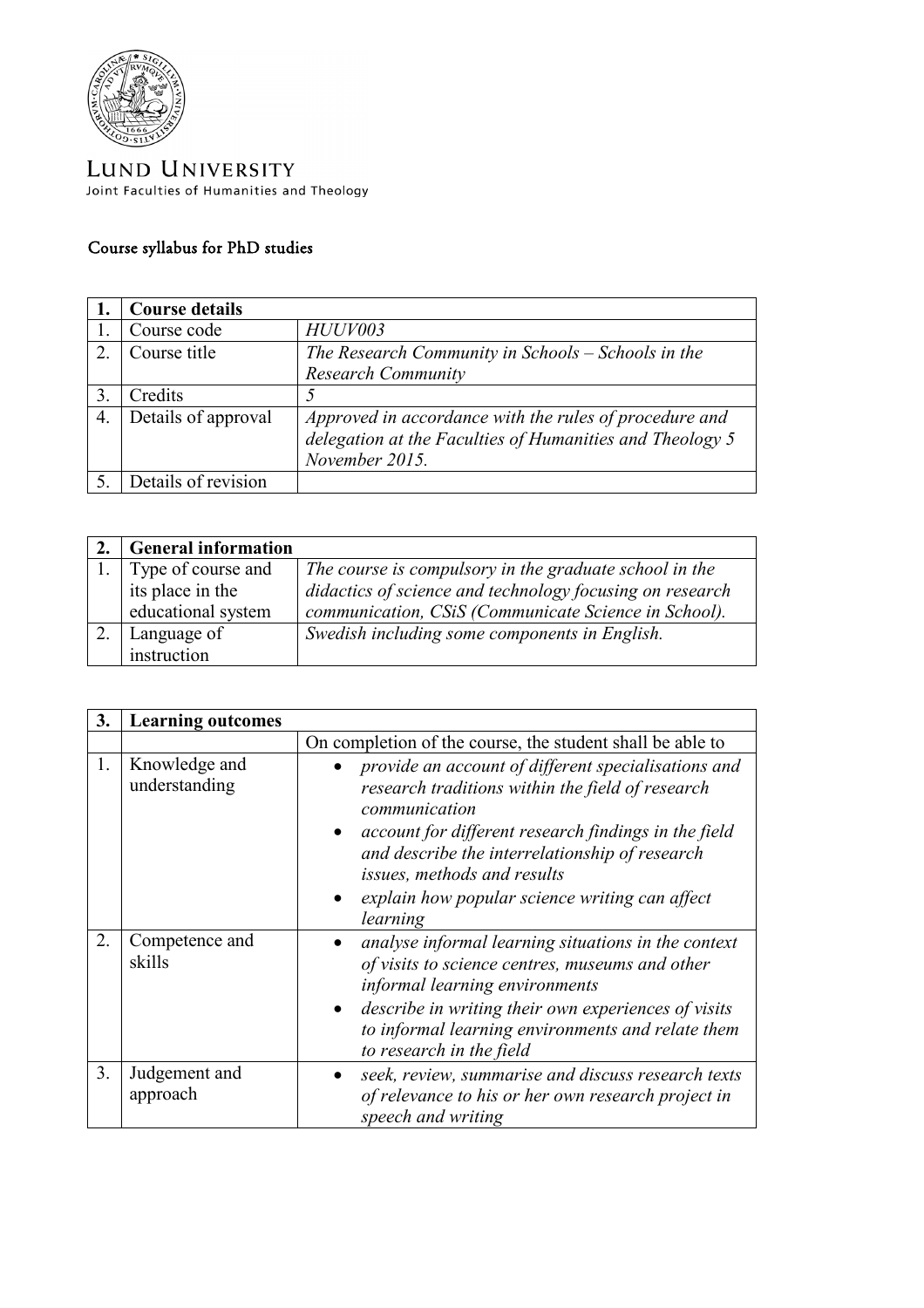| 4. | <b>Course content</b> |                                                              |
|----|-----------------------|--------------------------------------------------------------|
|    | Brief description of  | The course enables students to specialise in research        |
|    | the course and its    | communication through studying and discussing research       |
|    | content including     | publications and other texts of relevance to the research    |
|    | details of any sub-   | area. Students will discuss and problematise their own       |
|    | divisions             | research projects in relation to previous research in the    |
|    |                       | area. The course includes visits to science centres and      |
|    |                       | museums, in the context of which the students are to         |
|    |                       | analyse the conditions, possibilities and limitations for    |
|    |                       | informal learning in these environments. Another             |
|    |                       | important course component is that students on several       |
|    |                       | occasions will have the opportunity to develop their ability |
|    |                       | to seek, discuss and critically review literature of         |
|    |                       | relevance to their own research project. Furthermore, the    |
|    |                       | students are to present their analyses of informal learning  |
|    |                       | situations in several written assignments.                   |

| 5. | <b>Teaching and assessment</b>                                                       |                                                                                                                                                                                                                                                                                                                                                                                                                                                                                                                                                                                                                            |
|----|--------------------------------------------------------------------------------------|----------------------------------------------------------------------------------------------------------------------------------------------------------------------------------------------------------------------------------------------------------------------------------------------------------------------------------------------------------------------------------------------------------------------------------------------------------------------------------------------------------------------------------------------------------------------------------------------------------------------------|
| 1. | Teaching methods<br>employed including<br>details of any<br>compulsory<br>components | The teaching consists of lectures, text seminars, study<br>visits, written assignments and presentations.                                                                                                                                                                                                                                                                                                                                                                                                                                                                                                                  |
| 2. | <b>Examination details</b>                                                           | The assessment is based on<br>active oral participation in seminars addressing<br>the required reading<br>a written assignment in which the student<br>demonstrates the ability to relate their own<br>research projects to relevant theories of learning<br>and communication and the competence and skills<br>to relate their projects to current research in the<br>area<br>individual oral and written presentation of the<br>conditions, possibilities and limitations for<br>learning in informal learning environments and of<br>the students' own experiences of the study visits in<br>relation to relevant texts |

| 6. | <b>Grades</b>         |                                                           |
|----|-----------------------|-----------------------------------------------------------|
|    | Grades                | Students are awarded one of the following grades: Fail or |
|    |                       | Pass                                                      |
|    | Grading of the        |                                                           |
|    | complete course       |                                                           |
|    | Modules and           |                                                           |
|    | variations in grading |                                                           |
|    | (if applicable)       |                                                           |